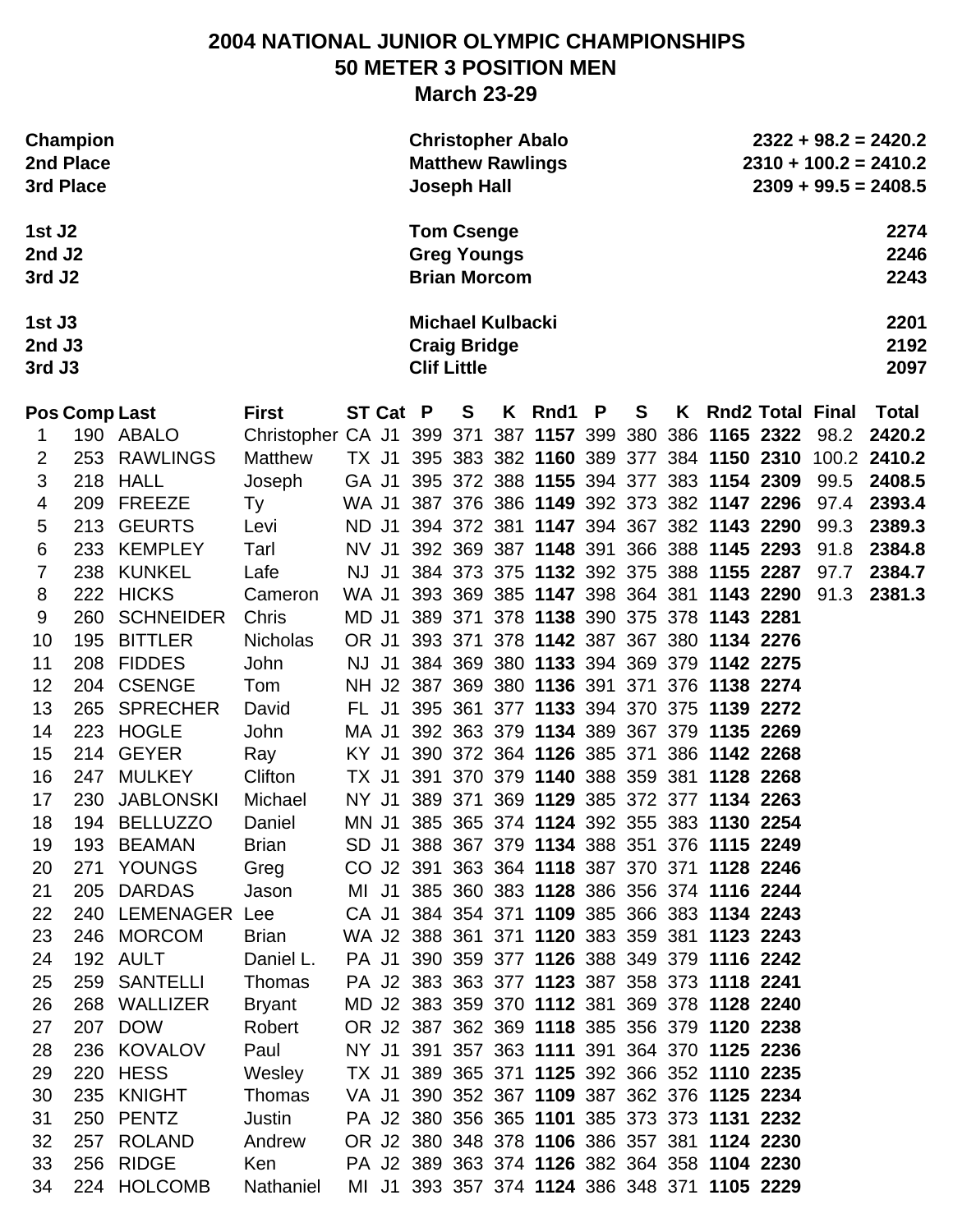|    |     | <b>Pos Comp Last</b>                                         | <b>First</b>                                             | ST Cat P |  | S | K Rnd1 P | S and the set of the set of the set of the set of the set of the set of the set of the set of the set of the set of the set of the set of the set of the set of the set of the set of the set of the set of the set of the set |                                              | K Rnd2 Total Final Total |  |
|----|-----|--------------------------------------------------------------|----------------------------------------------------------|----------|--|---|----------|--------------------------------------------------------------------------------------------------------------------------------------------------------------------------------------------------------------------------------|----------------------------------------------|--------------------------|--|
| 35 |     | 234 KERN                                                     | <b>Brian</b>                                             |          |  |   |          |                                                                                                                                                                                                                                | PA J1 384 350 368 1102 392 362 368 1122 2224 |                          |  |
| 36 |     | 241 LEYDIG                                                   | Andrew                                                   |          |  |   |          |                                                                                                                                                                                                                                | PA J1 385 351 370 1106 388 359 371 1118 2224 |                          |  |
| 37 | 264 | <b>SMITH</b>                                                 | lan                                                      |          |  |   |          |                                                                                                                                                                                                                                | VA J1 384 365 361 1110 389 350 374 1113 2223 |                          |  |
| 38 | 231 | KARACSONYI Alex CT J2 387 348 365 1100 382 358 379 1119 2219 |                                                          |          |  |   |          |                                                                                                                                                                                                                                |                                              |                          |  |
| 39 | 203 | <b>CALDER</b>                                                | Matthew                                                  |          |  |   |          |                                                                                                                                                                                                                                | OH J2 391 347 380 1118 395 337 365 1097 2215 |                          |  |
| 40 | 219 | <b>HAMILTON</b>                                              | Matthew T. PA J1 385 354 371 1110 390 346 366 1102 2212  |          |  |   |          |                                                                                                                                                                                                                                |                                              |                          |  |
| 41 |     | 202 BURGER                                                   | Max                                                      |          |  |   |          |                                                                                                                                                                                                                                | MI J2 383 362 368 1113 383 350 366 1099 2212 |                          |  |
| 42 |     | 232 KEMP                                                     | Chris CT J1 386 353 369 1108 388 353 361 1102 2210       |          |  |   |          |                                                                                                                                                                                                                                |                                              |                          |  |
| 43 | 227 | <b>HOSSLEY</b>                                               | Benjamin ID J2 379 357 358 1094 379 360 371 1110 2204    |          |  |   |          |                                                                                                                                                                                                                                |                                              |                          |  |
| 44 |     | 269 WILLIAMS                                                 | Lance TX J1 382 360 352 1094 384 362 363 1109 2203       |          |  |   |          |                                                                                                                                                                                                                                |                                              |                          |  |
| 45 | 221 | <b>HICKEY</b>                                                | Andrew                                                   |          |  |   |          |                                                                                                                                                                                                                                | CA J2 383 347 366 1096 388 353 366 1107 2203 |                          |  |
| 46 | 237 | <b>KULBACKI</b>                                              | Michael                                                  |          |  |   |          |                                                                                                                                                                                                                                | PA J3 376 358 362 1096 379 358 368 1105 2201 |                          |  |
| 47 | 215 | <b>GILLAND</b>                                               | Max                                                      |          |  |   |          |                                                                                                                                                                                                                                | NC J2 386 353 368 1107 377 347 370 1094 2201 |                          |  |
| 48 |     | 249 OWSLEY                                                   | Cody                                                     |          |  |   |          |                                                                                                                                                                                                                                | KS J2 382 364 357 1103 384 342 367 1093 2196 |                          |  |
| 49 |     | 239 LAMSON                                                   | Andy                                                     |          |  |   |          |                                                                                                                                                                                                                                | VT J2 380 346 359 1085 392 351 367 1110 2195 |                          |  |
| 50 | 258 | RORAI                                                        | Christopher TX J1 359 360 358 1077 386 357 374 1117 2194 |          |  |   |          |                                                                                                                                                                                                                                |                                              |                          |  |
| 51 |     | 216 GREEN                                                    | Scott                                                    |          |  |   |          |                                                                                                                                                                                                                                | KS J1 386 334 370 1090 383 342 378 1103 2193 |                          |  |
| 52 | 200 | <b>BRIDGE</b>                                                | Craig                                                    |          |  |   |          |                                                                                                                                                                                                                                | NH J3 373 348 373 1094 386 345 367 1098 2192 |                          |  |
| 53 | 248 | <b>NELSON</b>                                                | Chad MI J2 385 344 363 1092 386 346 367 1099 2191        |          |  |   |          |                                                                                                                                                                                                                                |                                              |                          |  |
| 54 | 270 | <b>WITBRODT</b>                                              | Kevin                                                    |          |  |   |          |                                                                                                                                                                                                                                | MO J2 372 344 374 1090 382 345 372 1099 2189 |                          |  |
| 55 | 261 | <b>SHAFFER</b>                                               | Colt                                                     |          |  |   |          |                                                                                                                                                                                                                                | WY J1 383 353 365 1101 386 348 353 1087 2188 |                          |  |
| 56 |     | 272 YOUNGS                                                   | Kyle                                                     |          |  |   |          |                                                                                                                                                                                                                                | CO J2 380 361 370 1111 379 344 353 1076 2187 |                          |  |
| 57 | 251 | <b>PLOWMAN</b>                                               | Erik                                                     |          |  |   |          |                                                                                                                                                                                                                                | AK J1 378 353 363 1094 383 345 364 1092 2186 |                          |  |
| 58 | 262 | <b>SHERBERT</b>                                              | Timothy                                                  |          |  |   |          |                                                                                                                                                                                                                                | SC J2 382 329 371 1082 383 338 372 1093 2175 |                          |  |
| 59 |     | 226 HOLTMAN                                                  | Josh                                                     |          |  |   |          |                                                                                                                                                                                                                                | IL J2 378 358 349 1085 375 348 357 1080 2165 |                          |  |
| 60 | 245 | <b>MILES</b>                                                 | Jared                                                    |          |  |   |          |                                                                                                                                                                                                                                | AZ J2 382 347 340 1069 371 360 362 1093 2162 |                          |  |
| 61 | 197 | <b>BOUGHAN</b>                                               | Paul                                                     |          |  |   |          |                                                                                                                                                                                                                                | VA J2 383 321 348 1052 372 347 361 1080 2132 |                          |  |
| 62 |     | 242 LITTLE                                                   | <b>Clif</b>                                              |          |  |   |          |                                                                                                                                                                                                                                | OR J3 339 355 354 1048 362 340 347 1049 2097 |                          |  |

\* Comp #264 received 2 point penalty per rule 7.6.6.2 in Kneel Rnd 1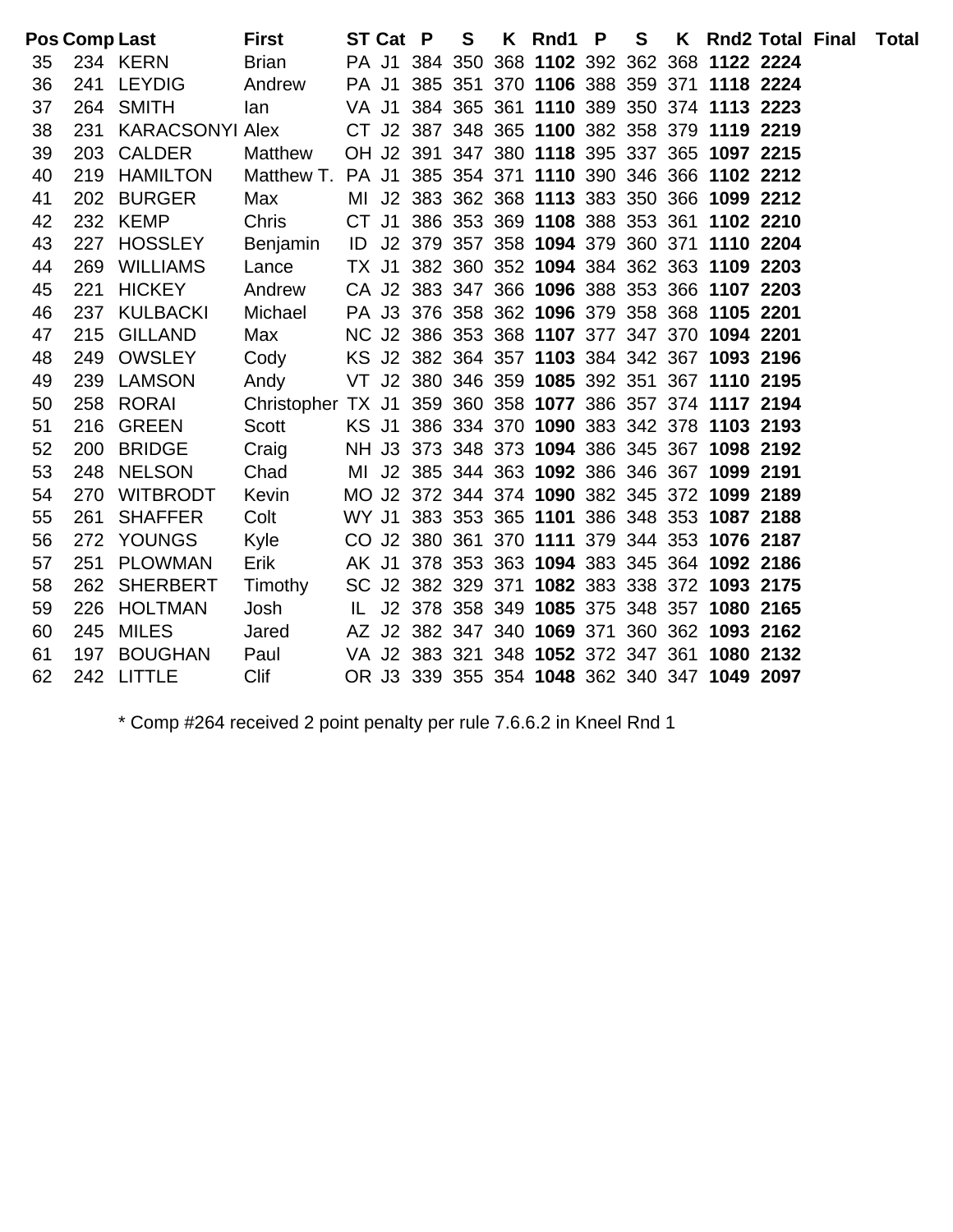# **2004 NATIONAL JUNIOR OLYMPIC CHAMPIONSHIPS 10 METER AIR RIFLE MEN March 23-29**

| 3rd Place                                          | Champion<br>2nd Place |                  |                | <b>Matthew Rawlings</b><br><b>Joseph Hall</b><br><b>Ray Geyer</b>     |                |      |                  | $1190 + 102.2 = 1292.2$<br>$1184 + 100.1 = 1284.1$<br>$1178 + 100.0 = 1278.0$ |              |                      |  |  |
|----------------------------------------------------|-----------------------|------------------|----------------|-----------------------------------------------------------------------|----------------|------|------------------|-------------------------------------------------------------------------------|--------------|----------------------|--|--|
| 1st J <sub>2</sub><br>2nd J2<br>3rd J <sub>2</sub> |                       |                  |                | <b>Bryant Wallizer</b><br><b>Greg Youngs</b><br><b>Jonathan Hall</b>  |                |      |                  |                                                                               |              | 1167<br>1166<br>1162 |  |  |
| 1st J3<br>2nd J3<br>3rd J3                         |                       |                  |                | <b>Michael Kulbacki</b><br><b>Matthew Pueppke</b><br><b>Eric Boyd</b> |                |      |                  |                                                                               |              | 1147<br>1133<br>1105 |  |  |
|                                                    | Pos Comp Last         |                  | <b>First</b>   | <b>ST</b>                                                             | Cat            | Rnd1 | Rnd <sub>2</sub> | <b>Total</b>                                                                  | <b>Final</b> | <b>Total</b>         |  |  |
| 1                                                  | 253                   | <b>RAWLINGS</b>  | <b>Matthew</b> | <b>TX</b>                                                             | J <sub>1</sub> | 598  | 592              | 1190                                                                          | 102.2        | 1292.2               |  |  |
| $\overline{2}$                                     | 218                   | <b>HALL</b>      | Joseph         | GА                                                                    | J <sub>1</sub> | 592  | 592              | 1184                                                                          | 100.1        | 1284.1               |  |  |
| 3                                                  | 214                   | <b>GEYER</b>     | Ray            | KY                                                                    | J <sub>1</sub> | 591  | 587              | 1178                                                                          | 100.0        | 1278.0               |  |  |
| $\overline{4}$                                     | 220                   | <b>HESS</b>      | Wesley         | TX                                                                    | J <sub>1</sub> | 587  | 588              | 1175                                                                          | 102.8        | 1277.8               |  |  |
| 5                                                  | 190                   | <b>ABALO</b>     | Christopher    | CA                                                                    | J <sub>1</sub> | 586  | 589              | 1175                                                                          | 102.6        | 1277.6               |  |  |
| $\,6$                                              | 213                   | <b>GEURTS</b>    | Levi           | <b>ND</b>                                                             | J <sub>1</sub> | 583  | 587              | 1170                                                                          | 101.9        | 1271.9               |  |  |
| $\overline{7}$                                     | 268                   | WALLIZER         | <b>Bryant</b>  | MD                                                                    | J2             | 581  | 586              | 1167                                                                          | 100.9        | 1267.9               |  |  |
| 8                                                  | 271                   | <b>YOUNGS</b>    | Greg           | CO                                                                    | J <sub>2</sub> | 585  | 581              | 1166                                                                          | 101.0        | 1267.0               |  |  |
| 9                                                  | 211                   | <b>GAUTHIER</b>  | Harry          | CO                                                                    | J <sub>1</sub> | 587  | 576              | 1163                                                                          |              |                      |  |  |
| 10                                                 | 217                   | <b>HALL</b>      | Jonathan       | GA                                                                    | J2             | 581  | 581              | 1162                                                                          |              |                      |  |  |
| 11                                                 | 260                   | <b>SCHNEIDER</b> | Chris          | MD                                                                    | J <sub>1</sub> | 576  | 583              | 1159                                                                          |              |                      |  |  |
| 12                                                 | 209                   | <b>FREEZE</b>    | Тy             | WA                                                                    | J <sub>1</sub> | 576  | 582              | 1158                                                                          |              |                      |  |  |
| 13                                                 | 233                   | <b>KEMPLEY</b>   | Tarl           | <b>NV</b>                                                             | J1             | 575  | 582              | 1157                                                                          |              |                      |  |  |
| 14                                                 | 247                   | <b>MULKEY</b>    | Clifton        | <b>TX</b>                                                             | J <sub>1</sub> | 576  | 581              | 1157                                                                          |              |                      |  |  |
| 15                                                 | 222                   | <b>HICKS</b>     | Cameron        | WA                                                                    | J <sub>1</sub> | 577  | 577              | 1154                                                                          |              |                      |  |  |
| 16                                                 | 259                   | <b>SANTELLI</b>  | Thomas         | PA                                                                    | J2             | 580  | 573              | 1153                                                                          |              |                      |  |  |
| 17                                                 | 191                   | <b>AMIOT</b>     | David          | ΤN                                                                    | J1             | 573  | 578              | 1151                                                                          |              |                      |  |  |
| 18                                                 | 204                   | <b>CSENGE</b>    | Tom            | <b>NH</b>                                                             | J2             | 570  | 580              | 1150                                                                          |              |                      |  |  |
| 19                                                 | 249                   | <b>OWSLEY</b>    | Cody           | KS                                                                    | J2             | 572  | 578              | 1150                                                                          |              |                      |  |  |
| 20                                                 | 269                   | <b>WILLIAMS</b>  | Lance          | TX                                                                    | J <sub>1</sub> | 573  | 577              | 1150                                                                          |              |                      |  |  |
| 21                                                 | 237                   | <b>KULBACKI</b>  | Michael        | PA                                                                    | J3             | 572  | 575              | 1147                                                                          |              |                      |  |  |
| 22                                                 | 240                   | <b>LEMENAGER</b> | Lee            | CA                                                                    | J <sub>1</sub> | 574  | 572              | 1146                                                                          |              |                      |  |  |
| 23                                                 | 250                   | <b>PENTZ</b>     | Justin         | PA                                                                    | J2             | 577  | 569              | 1146                                                                          |              |                      |  |  |
| 24                                                 | 273                   | <b>HUCKABY</b>   | Phillip        | GA                                                                    | J2             | 574  | 571              | 1145                                                                          |              |                      |  |  |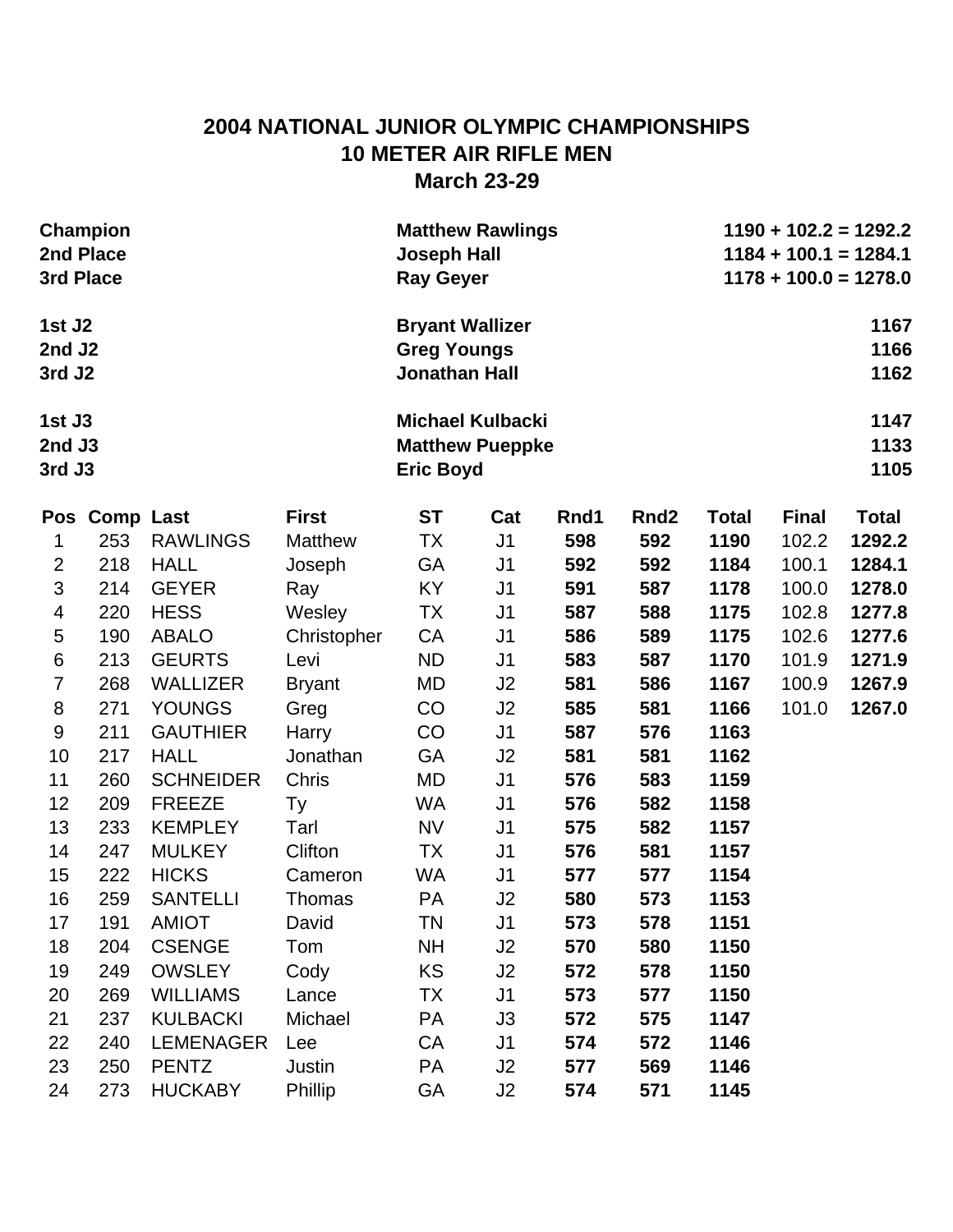|    | Pos Comp Last |                   | <b>First</b>   | <b>ST</b> | Cat            | Rnd1 | Rnd <sub>2</sub> | <b>Total</b> | <b>Final</b> | <b>Total</b> |
|----|---------------|-------------------|----------------|-----------|----------------|------|------------------|--------------|--------------|--------------|
| 25 | 254           | <b>RESSEL</b>     | Charlie        | <b>OH</b> | J2             | 578  | 566              | 1144         |              |              |
| 26 | 263           | <b>SIMONEAU</b>   | Joseph         | <b>GA</b> | J <sub>1</sub> | 565  | 576              | 1141         |              |              |
| 27 | 205           | <b>DARDAS</b>     | Jason          | MI        | J <sub>1</sub> | 566  | 575              | 1141         |              |              |
| 28 | 202           | <b>BURGER</b>     | Max            | MI        | J2             | 568  | 573              | 1141         |              |              |
| 29 | 245           | <b>MILES</b>      | Jared          | <b>AZ</b> | J2             | 569  | 571              | 1140         |              |              |
| 30 | 256           | <b>RIDGE</b>      | Ken            | <b>PA</b> | J2             | 572  | 568              | 1140         |              |              |
| 31 | 227           | <b>HOSSLEY</b>    | Benjamin       | ID        | J2             | 572  | 564              | 1136         |              |              |
| 32 | 257           | <b>ROLAND</b>     | Andrew         | <b>OR</b> | J2             | 566  | 569              | 1135         |              |              |
| 33 | 252           | <b>PUEPPKE</b>    | Matthew        | <b>ND</b> | J3             | 570  | 563              | 1133         |              |              |
| 34 | 201           | <b>BROOKS</b>     | <b>Benaiah</b> | <b>WA</b> | J2             | 566  | 563              | 1129         |              |              |
| 35 | 206           | <b>DICKINSON</b>  | Michael        | <b>AL</b> | J2             | 572  | 556              | 1128         |              |              |
| 36 | 212           | <b>GEREVICS</b>   | Jake           | <b>NY</b> | J <sub>1</sub> | 556  | 570              | 1126         |              |              |
| 37 | 207           | <b>DOW</b>        | Robert         | <b>OR</b> | J2             | 563  | 563              | 1126         |              |              |
| 38 | 243           | <b>MALONE</b>     | Justin         | WA        | J2             | 574  | 552              | 1126         |              |              |
| 39 | 199           | <b>BREWER</b>     | Coty           | <b>KY</b> | J <sub>1</sub> | 560  | 565              | 1125         |              |              |
| 40 | 244           | <b>MCALLISTER</b> | Douglas        | MD        | J2             | 561  | 564              | 1125         |              |              |
| 41 | 261           | <b>SHAFFER</b>    | Colt           | <b>WY</b> | J <sub>1</sub> | 567  | 555              | 1122         |              |              |
| 42 | 232           | <b>KEMP</b>       | <b>Chris</b>   | <b>CT</b> | J <sub>1</sub> | 565  | 555              | 1120         |              |              |
| 43 | 196           | <b>BOGGS</b>      | Christopher    | KY        | J <sub>1</sub> | 567  | 553              | 1120         |              |              |
| 44 | 197           | <b>BOUGHAN</b>    | Paul           | VA        | J2             | 552  | 564              | 1116         |              |              |
| 45 | 225           | <b>HOLLEY</b>     | Shawn          | VA        | J2             | 552  | 563              | 1115         |              |              |
| 46 | 210           | <b>GAGNE</b>      | Curtis         | <b>FL</b> | J2             | 556  | 558              | 1114         |              |              |
| 47 | 246           | <b>MORCOM</b>     | <b>Brian</b>   | <b>WA</b> | J2             | 548  | 561              | 1109         |              |              |
| 48 | 198           | <b>BOYD</b>       | Eric           | <b>OR</b> | J3             | 548  | 557              | 1105         |              |              |
| 49 | 242           | <b>LITTLE</b>     | Clif           | <b>OR</b> | J3             | 555  | 550              | 1105         |              |              |
| 50 | 266           | <b>STARLING</b>   | William        | <b>GA</b> | J2             | 545  | 559              | 1104         |              |              |
| 51 | 200           | <b>BRIDGE</b>     | Craig          | <b>NH</b> | J3             | 550  | 554              | 1104         |              |              |
| 52 | 229           | <b>HRDLICKA</b>   | Andrew         | <b>MO</b> | J <sub>1</sub> | 550  | 538              | 1088         |              |              |
| 53 | 267           | <b>WAGGENER</b>   | Jon            | <b>GA</b> | J <sub>1</sub> | 501  | 513              | 1014         |              |              |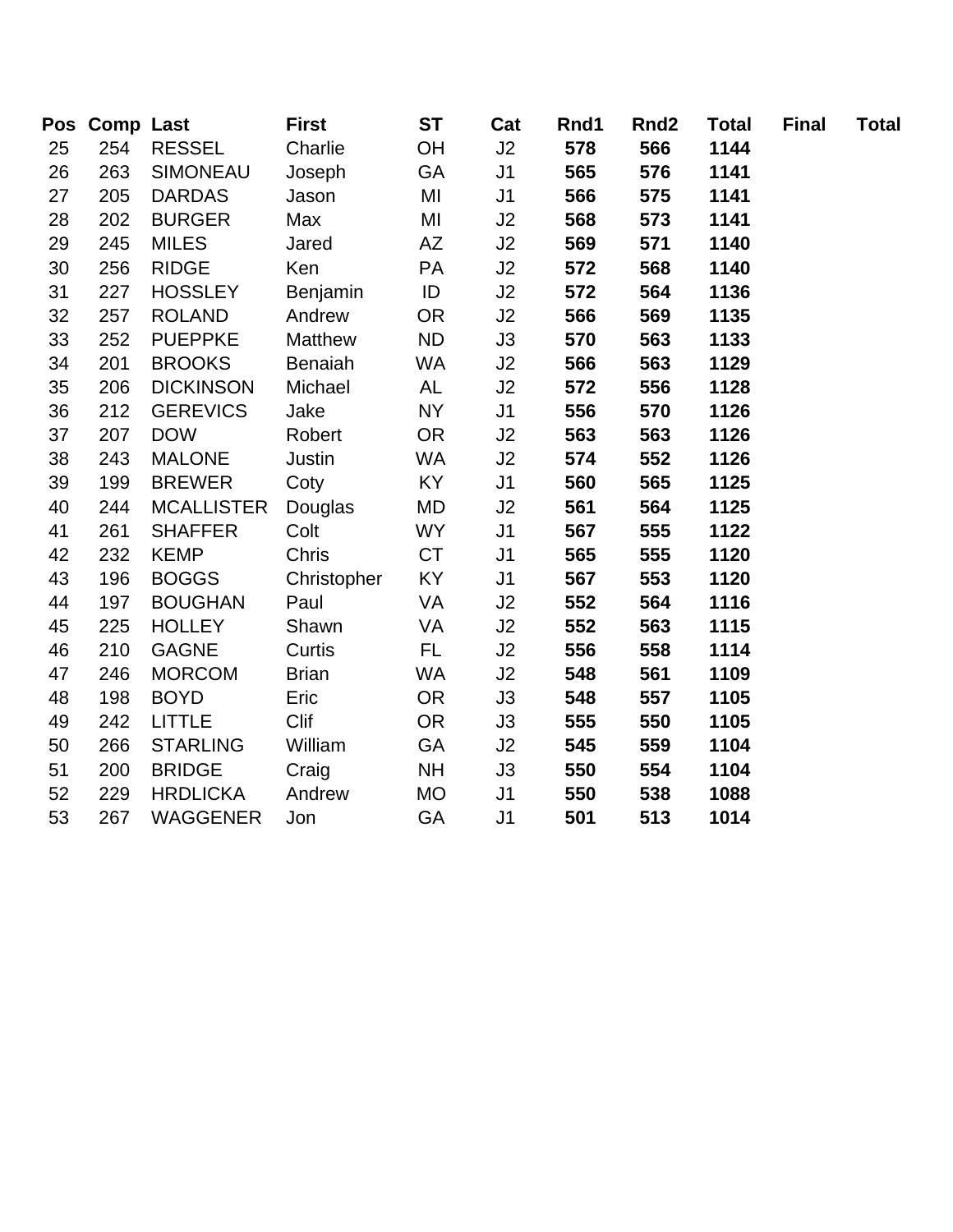# **2004 NATIONAL JUNIOR OLYMPIC CHAMPIONSHIPS 50 METER 3 POSITION WOMEN March 17-22**

|                                                                | Champion<br>2nd Place<br>3rd Place |                    | <b>Sarah Blakeslee</b><br>$1168 + 95.9 = 1263.9$<br><b>Abigail Fong</b><br>$1140 + 100.3 = 1240.3$<br><b>Jennifer Lorenzen</b><br>$1138 + 98.6 = 1236.6$ |                |                |      |                  |       |              |                      |
|----------------------------------------------------------------|------------------------------------|--------------------|----------------------------------------------------------------------------------------------------------------------------------------------------------|----------------|----------------|------|------------------|-------|--------------|----------------------|
| 1st J <sub>2</sub><br>2nd J <sub>2</sub><br>3rd J <sub>2</sub> |                                    |                    | <b>Jennifer Pason</b><br><b>Melissa Lussier</b><br><b>Ashley Jackson</b>                                                                                 |                |                |      |                  |       |              | 1142<br>1137<br>1130 |
| 1st J3<br>2nd J3<br>3rd J3                                     |                                    |                    | <b>Amanda Furrer</b><br><b>Sandra Fong</b><br><b>Emma Holman</b>                                                                                         |                |                |      |                  |       |              | 1123<br>1084<br>1079 |
|                                                                | Pos Comp Last                      |                    | <b>First</b>                                                                                                                                             |                | ST Cat         | Rnd1 | Rnd <sub>2</sub> | Total | <b>Final</b> | <b>Total</b>         |
| 1                                                              | 94                                 | <b>BLAKESLEE</b>   | Sarah                                                                                                                                                    | CO             | J <sub>1</sub> | 588  | 580              | 1168  | 95.9         | 1263.9               |
| $\overline{c}$                                                 | 113                                | <b>FONG</b>        | Abigail                                                                                                                                                  | <b>NY</b>      | J2             | 567  | 573              | 1140  | 100.3        | 1240.3               |
| 3                                                              | 148                                | <b>LORENZEN</b>    | Jennifer                                                                                                                                                 | <b>TN</b>      | J <sub>1</sub> | 566  | 572              | 1138  | 98.6         | 1236.6               |
| 4                                                              | 149                                | <b>LUSSIER</b>     | Melissa                                                                                                                                                  | <b>CT</b>      | J2             | 569  | 568              | 1137  | 97.3         | 1234.3               |
| 5                                                              | 159                                | <b>PASON</b>       | <b>Jennifer</b>                                                                                                                                          | <b>NJ</b>      | J2             | 566  | 576              | 1142  | 90.1         | 1232.1               |
| 6                                                              | 92                                 | <b>BENJAMIN</b>    | Kate                                                                                                                                                     | <b>TN</b>      | J <sub>1</sub> | 563  | 569              | 1132  | 94.5         | 1226.5               |
| $\overline{7}$                                                 | 111                                | <b>FEHLINGS</b>    | Kristina                                                                                                                                                 | VA             | J <sub>1</sub> | 567  | 567              | 1134  | 87.9         | 1221.9               |
| 8                                                              | 132                                | <b>JACKSON</b>     | Ashley                                                                                                                                                   | <b>OH</b>      | J2             | 569  | 561              | 1130  | 78.5         | 1208.5               |
| 9                                                              | 90                                 | <b>BAUER</b>       | Michelle                                                                                                                                                 | <b>NJ</b>      | J <sub>1</sub> | 560  | 569              | 1129  |              |                      |
| 10                                                             | 156                                | <b>MORRILL</b>     | Meghann                                                                                                                                                  | <b>NV</b>      | J <sub>1</sub> | 567  | 559              | 1126  |              |                      |
| 11                                                             | 175                                | <b>SMITH</b>       | Sarah                                                                                                                                                    | <b>NV</b>      | J <sub>2</sub> | 564  | 561              | 1125  |              |                      |
| 12                                                             | 125                                | <b>HARRIS</b>      | Kimberly                                                                                                                                                 | AK             | J <sub>1</sub> | 558  | 566              | 1124  |              |                      |
| 13                                                             | 116                                | <b>FURRER</b>      | Amanda                                                                                                                                                   | WA             | J3             | 550  | 573              | 1123  |              |                      |
| 14                                                             | 101                                | <b>COSTELLO</b>    | Christine                                                                                                                                                | AZ             | J2             | 565  | 558              | 1123  |              |                      |
| 15                                                             | 147                                | <b>LORENZEN</b>    | Erin                                                                                                                                                     | IN             | J2             | 562  | 559              | 1121  |              |                      |
| 16                                                             | 165                                | <b>RAUCH</b>       | Cassandra                                                                                                                                                | IA             | J2             | 562  | 559              | 1121  |              |                      |
| 17                                                             | 117                                | <b>GABRIEL</b>     | Casey                                                                                                                                                    | <b>NJ</b>      | J <sub>2</sub> | 560  | 560              | 1120  |              |                      |
| 18                                                             | 120                                | <b>GLENN</b>       | Rachel                                                                                                                                                   | TX             | J <sub>1</sub> | 553  | 566              | 1119  |              |                      |
| 19                                                             | 109                                | <b>ELMORE</b>      | Stephanie                                                                                                                                                | <b>OR</b>      | J2             | 559  | 560              | 1119  |              |                      |
| 20                                                             | 86                                 | <b>AMAGNA</b>      | Monica                                                                                                                                                   | OK             | J <sub>1</sub> | 560  | 559              | 1119  |              |                      |
| 21                                                             | 180                                | <b>TIDMORE</b>     | Elizabeth                                                                                                                                                | <b>GA</b>      | J <sub>1</sub> | 561  | 557              | 1118  |              |                      |
| 22                                                             | 123                                | <b>HARRINGTON</b>  | Katherine                                                                                                                                                | FL.            | J <sub>1</sub> | 564  | 554              | 1118  |              |                      |
| 23                                                             | 145                                | $\mathsf{L}$       | Shannon                                                                                                                                                  | HI             | J <sub>1</sub> | 557  | 560              | 1117  |              |                      |
| 24                                                             | 100                                | <b>CHROSTOWSKI</b> | Kimberly                                                                                                                                                 | R <sub>l</sub> | J <sub>1</sub> | 558  | 559              | 1117  |              |                      |
| 25                                                             | 87                                 | <b>ANGELI</b>      | Leslie                                                                                                                                                   | PA             | J2             | 563  | 553              | 1116  |              |                      |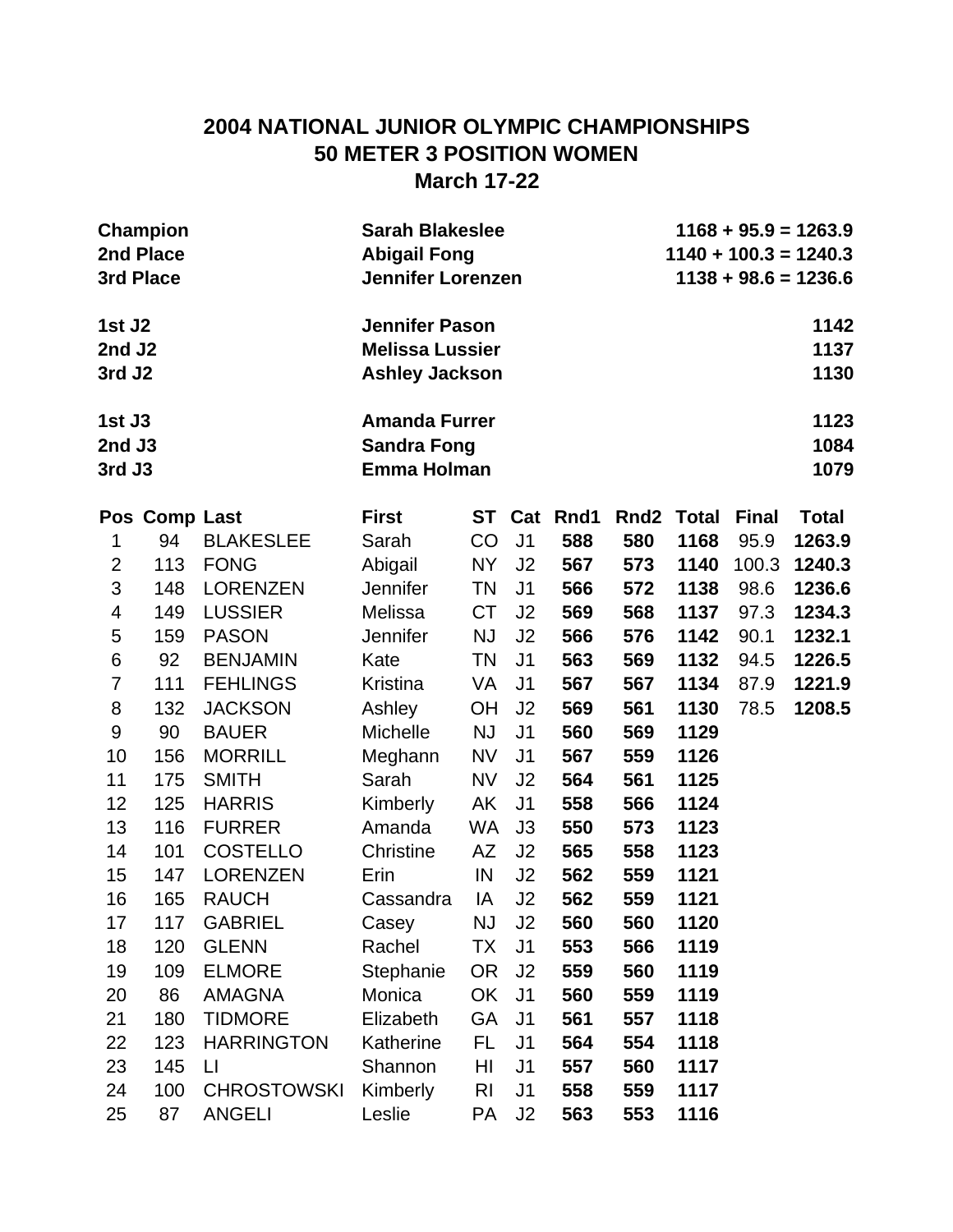|    | Pos Comp Last |                  | <b>First</b>    | <b>ST</b>      | Cat            | Rnd1 | Rnd <sub>2</sub> | <b>Total Final</b> | <b>Total</b> |
|----|---------------|------------------|-----------------|----------------|----------------|------|------------------|--------------------|--------------|
| 26 | 143           | <b>LECKIE</b>    | Elizabeth       | PA             | J2             | 560  | 554              | 1114               |              |
| 27 | 89            | <b>BAHNSEN</b>   | <b>Krissey</b>  | <b>OR</b>      | J <sub>1</sub> | 555  | 558              | 1113               |              |
| 28 | 144           | <b>LEMONS</b>    | <b>Ila</b>      | <b>OR</b>      | J <sub>1</sub> | 567  | 546              | 1113               |              |
| 29 | 133           | <b>JEFFRIES</b>  | Amanda          | OK             | J2             | 556  | 556              | 1112               |              |
| 30 | 131           | <b>HOUSTON</b>   | Emily           | VA             | J2             | 558  | 552              | 1110               |              |
| 31 | 140           | <b>LANE</b>      | Ashley J.       | MN             | J2             | 554  | 555              | 1109               |              |
| 32 | 85            | <b>ALLEY</b>     | Jodi            | <b>WY</b>      | J2             | 552  | 556              | 1108               |              |
| 33 | 160           | <b>PETERSEN</b>  | Ida             | AK             | J2             | 539  | 567              | 1106               |              |
| 34 | 91            | <b>BEARD</b>     | <b>Taylor</b>   | CO             | J2             | 557  | 549              | 1106               |              |
| 35 | 118           | <b>GAVIN</b>     | Laura           | R <sub>l</sub> | J <sub>1</sub> | 559  | 546              | 1105               |              |
| 36 | 110           | <b>ESKEW</b>     | <b>Brandi</b>   | <b>WV</b>      | J2             | 543  | 559              | 1102               |              |
| 37 | 103           | <b>CRENWELGE</b> | Kristi          | <b>TX</b>      | J <sub>1</sub> | 548  | 554              | 1102               |              |
| 38 | 95            | <b>BREWER</b>    | Marybeth        | MI             | J2             | 541  | 558              | 1099               |              |
| 39 | 166           | <b>REINKING</b>  | Megan           | ${\sf IN}$     | J <sub>1</sub> | 544  | 554              | 1098               |              |
| 40 | 139           | <b>LAFOND</b>    | Elisha          | WA             | J2             | 543  | 554              | 1097               |              |
| 41 | 98            | <b>BUTLER</b>    | Eadye           | VT             | J2             | 547  | 549              | 1096               |              |
| 42 | 97            | <b>BROWN</b>     | Roxanna         | AK             | J2             | 543  | 552              | 1095               |              |
| 43 | 99            | <b>CARPENTER</b> | Martha          | VT             | J <sub>1</sub> | 554  | 541              | 1095               |              |
| 44 | 178           | <b>SULLIVAN</b>  | Lauren          | MI             | J2             | 546  | 544              | 1090               |              |
| 45 | 93            | <b>BENJAMIN</b>  | Sarah           | VT             | J2             | 552  | 534              | 1086               |              |
| 46 | 114           | <b>FONG</b>      | Sandra          | <b>NY</b>      | J3             | 526  | 558              | 1084               |              |
| 47 | 119           | <b>GLENN</b>     | Morgan          | МT             | J2             | 537  | 547              | 1084               |              |
| 48 | 130           | <b>HOLMAN</b>    | Emma            | VA             | J3             | 539  | 540              | 1079               |              |
| 49 | 173           | <b>SMITH</b>     | <b>Brittany</b> | <b>NJ</b>      | J2             | 541  | 538              | 1079               |              |
| 50 | 122           | <b>GRATTAN</b>   | Mary            | ME             | J2             | 536  | 535              | 1071               |              |
| 51 | 186           | <b>YAGER</b>     | <b>Taylor</b>   | CA             | J2             | 526  | 544              | 1070               |              |
| 52 | 135           | <b>KLEIN</b>     | Jessica         | MI             | J2             | 520  | 530              | 1050               |              |
| 53 | 183           | <b>WILLETT</b>   | Elizabeth       | VA             | J3             | 542  | 507              | 1049               |              |
| 54 | 150           | <b>LYONS</b>     | Isabeau         | AK             | J1             | 530  | 515              | 1045               |              |
| 55 | 121           | <b>GORIN</b>     | Tanya           | AZ             | J2             | 507  | 526              | 1033               |              |
| 56 | 182           | <b>UNDERWOOD</b> | Emma            | MI             | J3             | 526  | 500              | 1026               |              |
| 57 | 136           | <b>KOSTAL</b>    | Katie           | MI             | J3             | 496  | 525              | 1021               |              |
| 58 | 155           | <b>MOLES</b>     | Julie           | VA             | J <sub>1</sub> | 417  | 543              | 960                |              |

\*Comp #133 received 2 point penalty per rule 7.6.6.2 in Rnd 1 \*Comp #155 received 2 point penalty per rule 7.6.6.3.1 in Rnd 1 \*Comp #155 received 2 point penalty per rule 7.6.3.1.2.1 in Rnd 1 \*Comp #155 received 2 point penalty per rule 7.6.6.2 in Rnd 2 \*Comp #173 received 2 point penalty per rule 7.6.6.2 in Rnd 2 \*Comp #186 received 2 point penalty per rule 7.6.6.2 in Rnd 2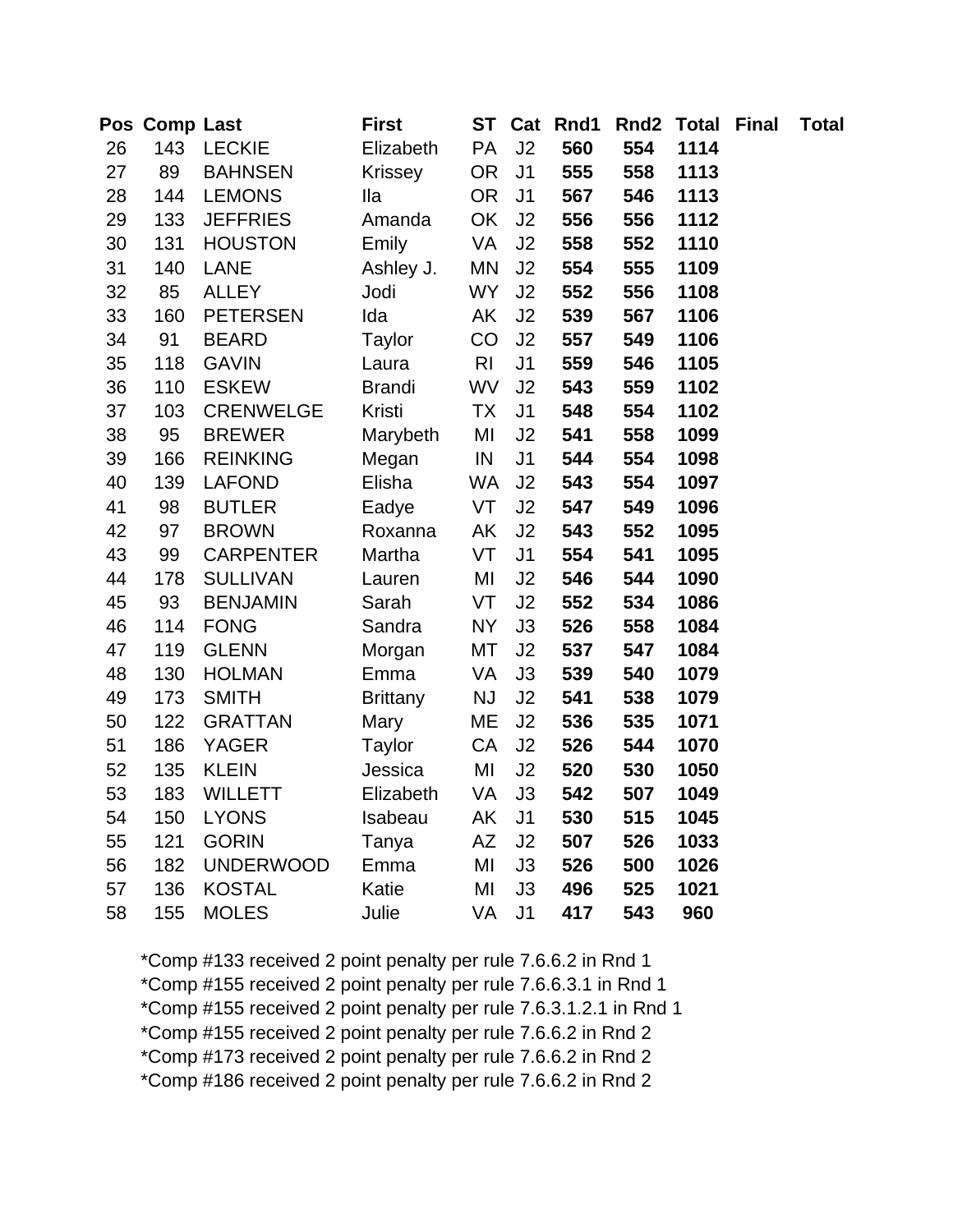#### **2004 NATIONAL JUNIOR OLYMPIC CHAMPIONSHIPS 10 METER AIR RIFLE WOMEN March 17-22**

|                | Champion<br>2nd Place<br>3rd Place |                    |                 |           |                                                                   | <b>Sarah Blakeslee</b><br><b>Kristina Fehlings</b><br><b>Elizabeth Tidmore</b> |                  | $784 + 101.0 = 885.0$<br>$787 + 96.0 = 883.0$<br>$779 + 98.0 = 877.0$ |              |                   |
|----------------|------------------------------------|--------------------|-----------------|-----------|-------------------------------------------------------------------|--------------------------------------------------------------------------------|------------------|-----------------------------------------------------------------------|--------------|-------------------|
|                | 1st J2<br>2nd J2<br>3rd J2         |                    |                 |           | <b>Shasta Little</b><br><b>Ashley Lane</b><br><b>Eadye Butler</b> |                                                                                |                  |                                                                       |              | 772<br>771<br>769 |
|                | 1st J3<br>$2nd$ J $3$<br>3rd J3    |                    |                 |           | <b>Sandra Fong</b>                                                | <b>Emma Holman</b><br><b>Amanda Furrer</b>                                     |                  |                                                                       |              | 756<br>752<br>744 |
|                | Pos Comp Last                      |                    | <b>First</b>    | <b>ST</b> | Cat                                                               | Rnd1                                                                           | Rnd <sub>2</sub> | <b>Total</b>                                                          | <b>Final</b> | <b>Total</b>      |
| 1              | 94                                 | <b>BLAKESLEE</b>   | Sarah           | CO        | J <sub>1</sub>                                                    | 392                                                                            | 392              | 784                                                                   | 101.0        | 885.0             |
| $\overline{2}$ | 111                                | <b>FEHLINGS</b>    | Kristina        | VA        | J <sub>1</sub>                                                    | 396                                                                            | 391              | 787                                                                   | 96.0         | 883.0             |
| 3              | 180                                | <b>TIDMORE</b>     | Elizabeth       | GA        | J <sub>1</sub>                                                    | 389                                                                            | 390              | 779                                                                   | 98.0         | 877.0             |
| 4              | 146                                | <b>LITTLE</b>      | Shasta          | OR.       | J2                                                                | 384                                                                            | 388              | 772                                                                   | 101.1        | 873.1             |
| 5              | 140                                | <b>LANE</b>        | Ashley J.       | <b>MN</b> | J2                                                                | 386                                                                            | 385              | 771                                                                   | 101.9        | 872.9             |
| 6              | 176                                | <b>SOWASH</b>      | Amy             | KY        | J <sub>1</sub>                                                    | 387                                                                            | 387              | 774                                                                   | 98.0         | 872.0             |
| 7              | 120                                | <b>GLENN</b>       | Rachel          | <b>TX</b> | J <sub>1</sub>                                                    | 385                                                                            | 385              | 770                                                                   | 100.6        | 870.6             |
| 8              | 92                                 | <b>BENJAMIN</b>    | Kate            | VT        | J <sub>1</sub>                                                    | 387                                                                            | 384              | 771                                                                   | 95.9         | 866.9             |
| 9              | 98                                 | <b>BUTLER</b>      | Eadye           | VT        | J <sub>2</sub>                                                    | 387                                                                            | 382              | 769                                                                   |              |                   |
| 10             | 117                                | <b>GABRIEL</b>     | Casey           | <b>NJ</b> | J2                                                                | 382                                                                            | 385              | 767                                                                   |              |                   |
| 11             | 103                                | <b>CRENWELGE</b>   | Kristi          | <b>TX</b> | J <sub>1</sub>                                                    | 384                                                                            | 383              | 767                                                                   |              |                   |
| 12             | 113                                | <b>FONG</b>        | Abigail         | <b>NY</b> | J2                                                                | 384                                                                            | 383              | 767                                                                   |              |                   |
| 13             | 139                                | <b>LAFOND</b>      | Elisha          | WA        | J2                                                                | 380                                                                            | 386              | 766                                                                   |              |                   |
| 14             | 153                                | <b>McMILLIN</b>    | Audrey          | AL        | J <sub>1</sub>                                                    | 382                                                                            | 384              | 766                                                                   |              |                   |
| 15             | 159                                | <b>PASON</b>       | Jennifer        | <b>NJ</b> | J2                                                                | 380                                                                            | 385              | 765                                                                   |              |                   |
| 16             | 149                                | <b>LUSSIER</b>     | Melissa         | <b>CT</b> | J2                                                                | 381                                                                            | 384              | 765                                                                   |              |                   |
| 17             | 144                                | <b>LEMONS</b>      | lla             | OR.       | J <sub>1</sub>                                                    | 386                                                                            | 379              | 765                                                                   |              |                   |
| 18             | 175                                | <b>SMITH</b>       | Sarah           | NV        | J2                                                                | 376                                                                            | 388              | 764                                                                   |              |                   |
| 19             | 179                                | <b>SZE</b>         | Krystle         | HI        | J <sub>1</sub>                                                    | 381                                                                            | 383              | 764                                                                   |              |                   |
| 20             | 109                                | <b>ELMORE</b>      | Stephanie       | <b>OR</b> | J2                                                                | 389                                                                            | 374              | 763                                                                   |              |                   |
| 21             | 99                                 | <b>CARPENTER</b>   | Martha          | VT        | J <sub>1</sub>                                                    | 378                                                                            | 384              | 762                                                                   |              |                   |
| 22             | 89                                 | <b>BAHNSEN</b>     | Krissey         | <b>OR</b> | J <sub>1</sub>                                                    | 381                                                                            | 381              | 762                                                                   |              |                   |
| 23             | 186                                | <b>YAGER</b>       | Taylor          | CA        | J2                                                                | 383                                                                            | 379              | 762                                                                   |              |                   |
| 24             | 121                                | <b>GORIN</b>       | Tanya           | ΑZ        | J2                                                                | 383                                                                            | 379              | 762                                                                   |              |                   |
| 25             | 100                                | <b>CHROSTOWSKI</b> | Kimberly        | <b>RI</b> | J <sub>1</sub>                                                    | 378                                                                            | 383              | 761                                                                   |              |                   |
| 26             | 101                                | COSTELLO           | Christine       | AΖ        | J2                                                                | 381                                                                            | 380              | 761                                                                   |              |                   |
| 27             | 90                                 | <b>BAUER</b>       | Michelle        | <b>NJ</b> | J <sub>1</sub>                                                    | 383                                                                            | 378              | 761                                                                   |              |                   |
| 28             | 141                                | <b>LANGFORD</b>    | <b>Jennifer</b> | MD        | J2                                                                | 377                                                                            | 383              | 760                                                                   |              |                   |
| 29             | 133                                | <b>JEFFRIES</b>    | Amanda          | OK        | J2                                                                | 381                                                                            | 379              | 760                                                                   |              |                   |
| 30             | 110                                | <b>ESKEW</b>       | <b>Brandi</b>   | <b>WV</b> | J2                                                                | 383                                                                            | 377              | 760                                                                   |              |                   |
| 31             | 132                                | <b>JACKSON</b>     | Ashley          | OH        | J2                                                                | 383                                                                            | 377              | 760                                                                   |              |                   |
| 32             | 125                                | <b>HARRIS</b>      | Kimberly        | AK        | J <sub>1</sub>                                                    | 376                                                                            | 383              | 759                                                                   |              |                   |
| 33             | 151                                | <b>MARSHALL</b>    | Jennifer        | <b>NC</b> | J <sub>1</sub>                                                    | 382                                                                            | 377              | 759                                                                   |              |                   |
| 34             | 172                                | <b>SKEUSE</b>      | Ashley          | <b>NJ</b> | J1                                                                | 379                                                                            | 377              | 756                                                                   |              |                   |
| 35             | 114                                | <b>FONG</b>        | Sandra          | NY.       | J3                                                                | 379                                                                            | 377              | 756                                                                   |              |                   |
| 36             | 142                                | <b>LEATHERMAN</b>  | <b>Stacie</b>   | MD        | J2                                                                | 380                                                                            | 376              | 756                                                                   |              |                   |
| 37             | 148                                | LORENZEN           | Jennifer        | <b>TN</b> | J <sub>1</sub>                                                    | 378                                                                            | 377              | 755                                                                   |              |                   |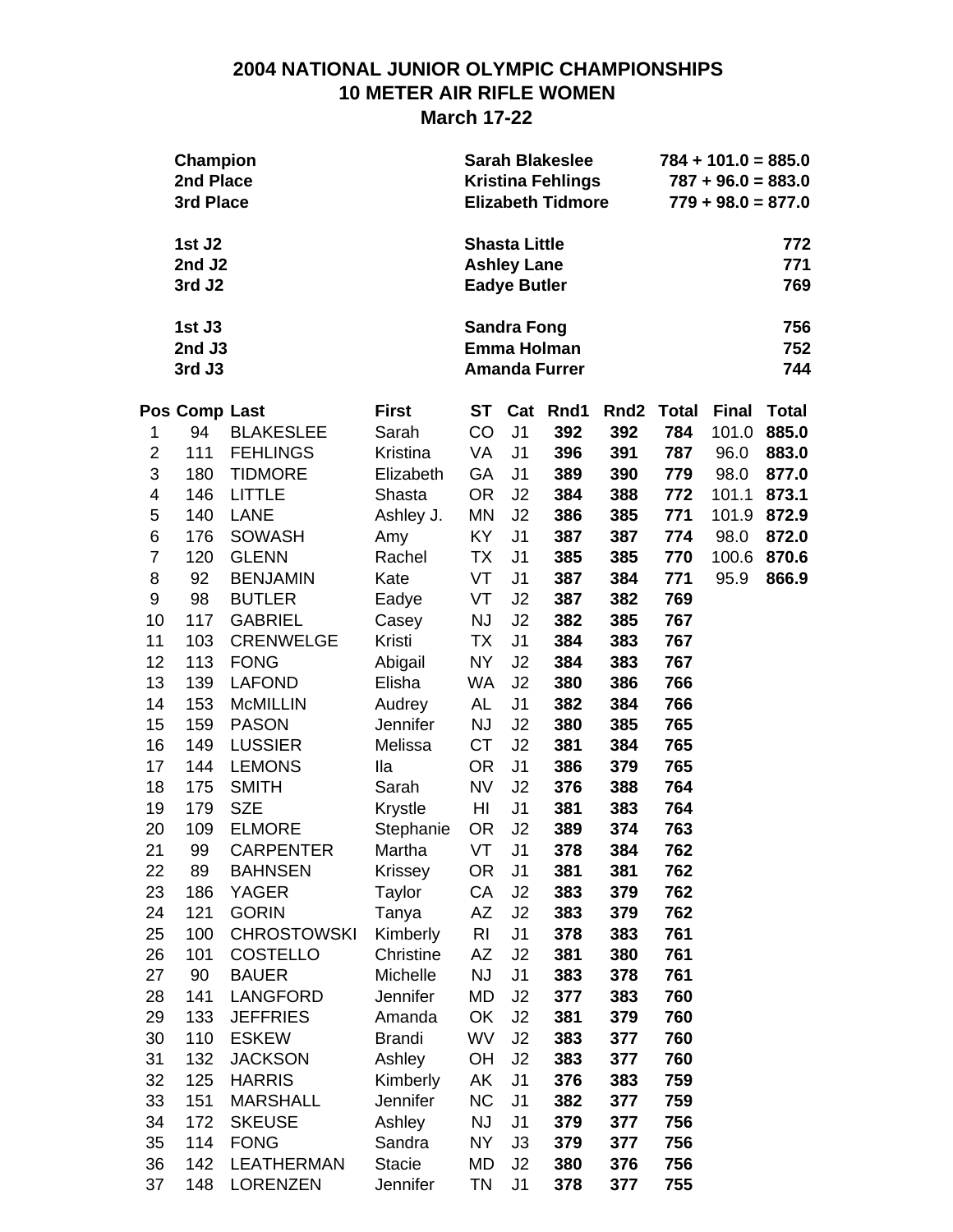|    | Pos Comp Last |                   | <b>First</b>    | <b>ST</b> |                | Cat Rnd1 | Rnd2 Total |     | <b>Final</b> | <b>Total</b> |
|----|---------------|-------------------|-----------------|-----------|----------------|----------|------------|-----|--------------|--------------|
| 38 | 102           | <b>CRABTREE</b>   | Anna            | AK        | J <sub>1</sub> | 379      | 376        | 755 |              |              |
| 39 | 138           | <b>KUNTZ</b>      | Laura           | <b>OH</b> | J <sub>1</sub> | 373      | 381        | 754 |              |              |
| 40 | 162           | <b>PHILEN</b>     | Dana            | GA        | J2             | 374      | 380        | 754 |              |              |
| 41 | 107           | <b>DEES</b>       | <b>Nikita</b>   | AL        | J <sub>1</sub> | 378      | 376        | 754 |              |              |
| 42 | 87            | <b>ANGELI</b>     | Leslie          | PA        | J2             | 374      | 379        | 753 |              |              |
| 43 | 185           | <b>WILSON</b>     | Shannon         | VA        | J <sub>1</sub> | 381      | 372        | 753 |              |              |
| 44 | 147           | <b>LORENZEN</b>   | Erin            | IN        | J2             | 375      | 377        | 752 |              |              |
| 45 | 130           | <b>HOLMAN</b>     | Emma            | VA        | J3             | 381      | 371        | 752 |              |              |
| 46 | 122           | <b>GRATTAN</b>    | Mary            | ME        | J2             | 365      | 386        | 751 |              |              |
| 47 | 115           | <b>FRITH</b>      | Sarah           | <b>NV</b> | J2             | 374      | 377        | 751 |              |              |
| 48 | 170           | <b>SCHULTZ</b>    | Jessalin        | AK        | J1             | 377      | 374        | 751 |              |              |
| 49 | 145           | $\Box$            | Shannon         | HI        | J <sub>1</sub> | 368      | 382        | 750 |              |              |
| 50 | 163           | <b>PHILLIPS</b>   | Casey           | AL        | J <sub>1</sub> | 371      | 379        | 750 |              |              |
| 51 | 161           | <b>PHENIS</b>     | Jessica         | AL        | J2             | 373      | 377        | 750 |              |              |
| 52 | 93            | <b>BENJAMIN</b>   | Sarah           | VT        | J2             | 376      | 373        | 749 |              |              |
| 53 | 85            | <b>ALLEY</b>      | Jodi            | <b>WY</b> | J2             | 376      | 372        | 748 |              |              |
| 54 | 131           | <b>HOUSTON</b>    | Emily           | VA        | J2             | 377      | 370        | 747 |              |              |
| 55 | 129           | <b>HOLLIMAN</b>   | Kelly           | GA        | J2             | 371      | 374        | 745 |              |              |
| 56 | 156           | <b>MORRILL</b>    | Meghann         | <b>NV</b> | J1             | 376      | 369        | 745 |              |              |
| 57 | 164           | <b>POLONSKY</b>   | Mara            | <b>NH</b> | J <sub>1</sub> | 382      | 363        | 745 |              |              |
| 58 | 116           | <b>FURRER</b>     | Amanda          | WA        | J3             | 363      | 381        | 744 |              |              |
| 59 | 174           | <b>SMITH</b>      | Raichelle       | TX        | J <sub>1</sub> | 367      | 377        | 744 |              |              |
| 60 | 86            | AMAGNA            | Monica          | OK        | J1             | 373      | 371        | 744 |              |              |
| 61 | 181           | <b>TRISDALE</b>   | Samantha        | CO        | J3             | 364      | 378        | 742 |              |              |
| 62 | 96            | <b>BROGDON</b>    | Mattie          | GA        | J3             | 372      | 369        | 741 |              |              |
| 63 | 118           | <b>GAVIN</b>      | Laura           | RI        | J <sub>1</sub> | 373      | 368        | 741 |              |              |
| 64 | 134           | <b>JOCHUM</b>     | Micaela         | <b>NE</b> | J3             | 375      | 366        | 741 |              |              |
| 65 | 126           | <b>HAVENS</b>     | Sarah           | CO        | J3             | 362      | 377        | 739 |              |              |
| 66 | 91            | <b>BEARD</b>      | Taylor          | CO        | J2             | 368      | 371        | 739 |              |              |
| 67 | 168           | <b>RINKER</b>     | <b>Brittney</b> | <b>WV</b> | J3             | 363      | 375        | 738 |              |              |
| 68 | 183           | <b>WILLETT</b>    | Elizabeth       | VA        | J3             | 365      | 372        | 737 |              |              |
| 69 | 177           | <b>SULLIVAN</b>   | Alyssa          | MI        | J1             | 366      | 371        | 737 |              |              |
| 70 | 152           | <b>MCADAMS</b>    | Nicole          |           | $MT$ J2        | 377      | 360        | 737 |              |              |
| 71 | 88            | <b>ANTHONY</b>    | Courtney        | <b>NE</b> | J3             | 370      | 366        | 736 |              |              |
| 72 | 167           | <b>RIDGEWAY</b>   | Rhianna         | TX        | J3             | 366      | 367        | 733 |              |              |
| 73 | 143           | <b>LECKIE</b>     | Elizabeth       | PA        | J2             | 361      | 371        | 732 |              |              |
| 74 | 157           | <b>MORRISSEY</b>  | Caitlin         | ΚS        | J3             | 366      | 364        | 730 |              |              |
| 75 | 105           | <b>DAVIS</b>      | Kacey           | AL        | J3             | 368      | 361        | 729 |              |              |
| 76 | 127           | <b>HESS</b>       | <b>Brittany</b> | TX        | J3             | 367      | 358        | 725 |              |              |
| 77 | 154           | <b>MEECE</b>      | Erica           | KY        | J2             | 355      | 367        | 722 |              |              |
| 78 | 184           | <b>WILSON</b>     | Reann           | МT        | J3             | 359      | 363        | 722 |              |              |
| 79 | 136           | <b>KOSTAL</b>     | Katie           | MI        | J3             | 367      | 354        | 721 |              |              |
| 80 | 137           | <b>KUNTZ</b>      | Kaylee          | <b>ND</b> | J2             | 359      | 361        | 720 |              |              |
| 81 | 124           | <b>HARRINGTON</b> | <b>Kristine</b> | FL.       | J2             | 365      | 355        | 720 |              |              |
| 82 | 171           | <b>SHAFFER</b>    | Alexandra       | FL.       | J2             | 356      | 363        | 719 |              |              |
| 83 | 106           | <b>DEES</b>       | Megan           | AL        | J3             | 351      | 362        | 713 |              |              |
| 84 | 158           | <b>OWSLEY</b>     | Cally           | KS        | J3             | 361      | 352        | 713 |              |              |
| 85 | 104           | <b>DAHLKE</b>     | Aubrey          | <b>OR</b> | J3             | 344      | 359        | 703 |              |              |
| 86 | 169           | <b>SCHERER</b>    | Sarah           | МA        | J3             | 342      | 353        | 695 |              |              |
| 87 | 182           | <b>UNDERWOOD</b>  | Emma            | MI        | J3             | 343      | 350        | 693 |              |              |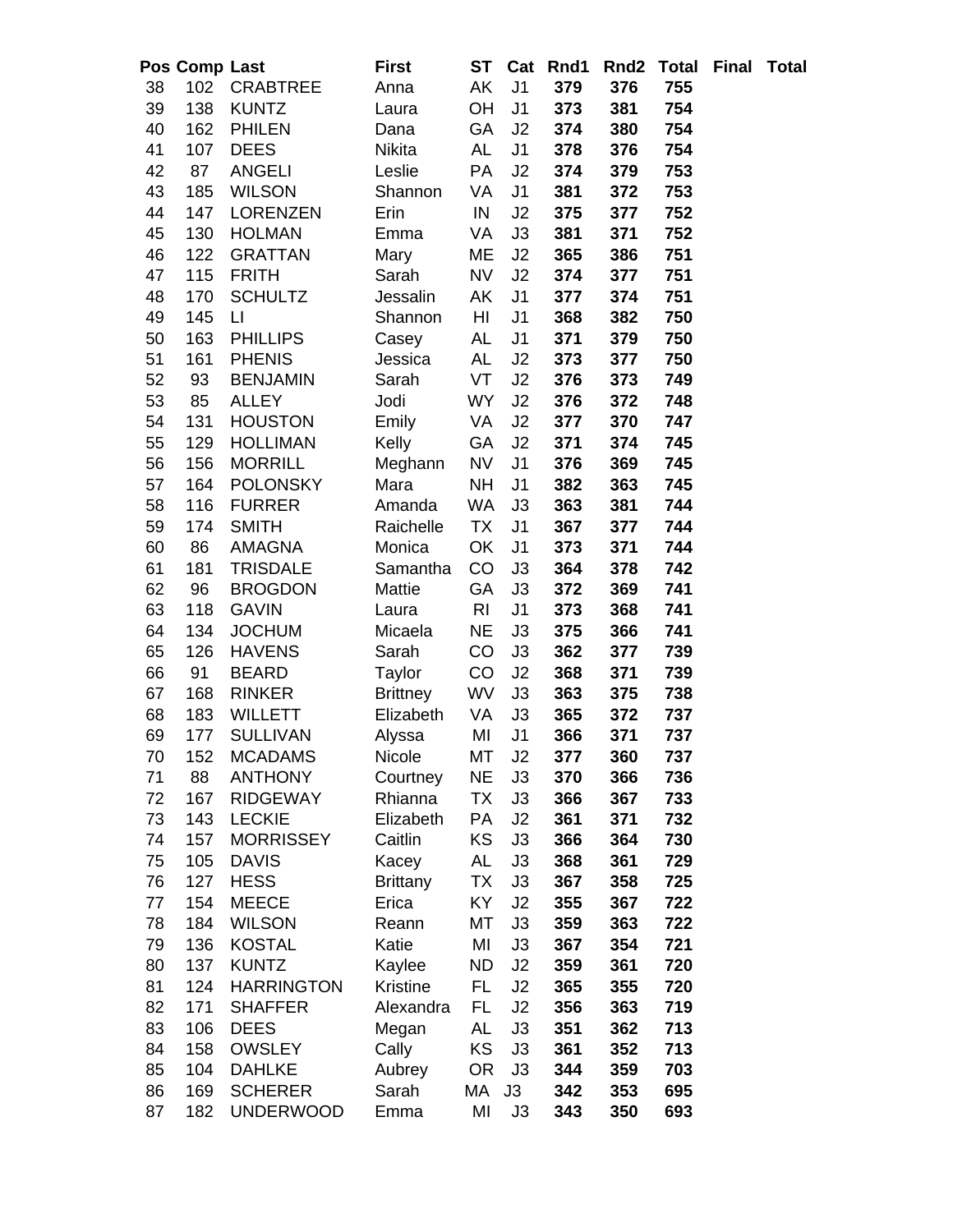#### **2004 NATIONAL JUNIOR OLYMPIC CHAMPIONSHIPS 10 METER RUNNING TARGET MEN MARCH 13-17**

| Champion<br>2nd Place<br>3rd Place |                  |                    |                 |                                             | <b>Nicholas Budnella</b><br><b>Michael Fredrickson</b><br><b>Trevor Peterson</b> |                                                                       |     |      |     |     |                  | 1118+96.8=1214.8<br>$1115+97.7=1212.7$<br>1090+90.8=1180.8 |              |                     |  |  |
|------------------------------------|------------------|--------------------|-----------------|---------------------------------------------|----------------------------------------------------------------------------------|-----------------------------------------------------------------------|-----|------|-----|-----|------------------|------------------------------------------------------------|--------------|---------------------|--|--|
| 1st J2<br>2nd J2<br>3rd J2         |                  |                    |                 |                                             |                                                                                  | <b>Jeremy Heckel</b><br><b>Cameron Bucher</b><br><b>Joel Anderson</b> |     |      |     |     |                  |                                                            |              | 1008<br>1000<br>897 |  |  |
|                                    | 1st J3<br>2nd J3 |                    |                 | <b>Hans Peterson</b><br><b>Ben Thompson</b> |                                                                                  |                                                                       |     |      |     |     |                  |                                                            |              | 773<br>656          |  |  |
| Pos                                | <b>Comp Last</b> |                    | <b>First</b>    | <b>ST</b>                                   | Cat                                                                              | S                                                                     | F   | Rnd1 | S   | F   | Rnd <sub>2</sub> | Total                                                      | <b>Final</b> | <b>Total</b>        |  |  |
| 1                                  | 5                | <b>BUDNELLA</b>    | <b>Nicholas</b> | CO                                          | J2                                                                               | 287                                                                   | 265 | 552  | 291 | 275 | 566              | 1118                                                       | 96.8         | 1214.8              |  |  |
| $\overline{2}$                     | 6                | <b>FREDRICKSON</b> | Michael         | MT                                          | J <sub>1</sub>                                                                   | 290                                                                   | 265 | 555  | 286 | 274 | 560              | 1115                                                       | 97.7         | 1212.7              |  |  |
| 3                                  | 16               | <b>PETERSON</b>    | Trevor          | ID                                          | J <sub>1</sub>                                                                   | 271                                                                   | 271 | 542  | 281 | 267 | 548              | 1090                                                       | 90.8         | 1180.8              |  |  |
| 4                                  | 13               | <b>NOEL</b>        | Walter          | ТX                                          | J1                                                                               | 265                                                                   | 253 | 518  | 262 | 235 | 497              | 1015                                                       | 94.0         | 1109.0              |  |  |
| 5                                  | 8                | <b>HECKEL</b>      | Jeremy          | MT                                          | J2                                                                               | 254                                                                   | 243 | 497  | 266 | 245 | 511              | 1008                                                       | 86.5         | 1094.5              |  |  |
| 6                                  | 4                | <b>BUCHER</b>      | Cameron         | MT                                          | J2                                                                               | 261                                                                   | 233 | 494  | 261 | 245 | 506              | 1000                                                       | 91.0         | 1091.0              |  |  |
| 7                                  | 11               | <b>MONTAGUE</b>    | L. Eli          | TX                                          | J <sub>1</sub>                                                                   | 259                                                                   | 246 | 505  | 255 | 237 | 492              | 997                                                        |              |                     |  |  |
| 8                                  | $\overline{2}$   | <b>ANDERSON</b>    | Joel            | CO                                          | J2                                                                               | 219                                                                   | 210 | 429  | 247 | 221 | 468              | 897                                                        |              |                     |  |  |
| 9                                  | 20               | <b>STRAIT</b>      | Jesse           | CO                                          | J2                                                                               | 228                                                                   | 212 | 440  | 198 | 240 | 438              | 878                                                        |              |                     |  |  |
| 10                                 | 18               | <b>SCOTT</b>       | Clay            | ТX                                          | J2                                                                               | 196                                                                   | 207 | 403  | 242 | 201 | 443              | 846                                                        |              |                     |  |  |
| 11                                 | 10               | <b>MANINT</b>      | James           | LA                                          | J2                                                                               | 206                                                                   | 187 | 393  | 204 | 195 | 399              | 792                                                        |              |                     |  |  |
| 12                                 | 17               | <b>SCHULTHEIS</b>  | Matthew         | CO                                          | J <sub>2</sub>                                                                   | 205                                                                   | 161 | 366  | 218 | 203 | 421              | 787                                                        |              |                     |  |  |
| 13                                 | 15               | <b>PETERSON</b>    | Hans            | ID                                          | J3                                                                               | 186                                                                   | 213 | 399  | 202 | 172 | 374              | 773                                                        |              |                     |  |  |
| 14                                 | 14               | <b>OPP</b>         | Cody            | MT                                          | J2                                                                               | 171                                                                   | 161 | 332  | 192 | 167 | 359              | 691                                                        |              |                     |  |  |
| 15                                 | 21               | <b>THOMPSON</b>    | Ben             | ТX                                          | J3                                                                               | 195                                                                   | 137 | 332  | 165 | 159 | 324              | 656                                                        |              |                     |  |  |

### **10 METER RUNNING TARGET WOMEN MARCH 13-17**

|                | Champion<br>2nd Place<br>3rd Place |               |              |                                                | Elisa Snider<br><b>Leigh Haase</b><br><b>Lanae Lott</b> |            |     |      |     |     |                  |       |  |  |
|----------------|------------------------------------|---------------|--------------|------------------------------------------------|---------------------------------------------------------|------------|-----|------|-----|-----|------------------|-------|--|--|
|                | 1st J3<br>$2nd$ J $3$              |               |              | <b>Alexandra Befus</b><br><b>Ashley Murray</b> |                                                         | 553<br>383 |     |      |     |     |                  |       |  |  |
| <b>Pos</b>     | Comp Last                          |               | <b>First</b> | SТ                                             | Cat                                                     | S          | F   | Rnd1 | S   | F   | Rnd <sub>2</sub> | Total |  |  |
|                | 19                                 | <b>SNIDER</b> | Elisa        | МT                                             | J2                                                      | 165        | 154 | 319  | 165 | 176 | 341              | 660   |  |  |
| $\overline{2}$ | 7                                  | <b>HAASE</b>  | Leigh        | LA                                             | J1                                                      | 147        | 132 | 279  | 177 | 165 | 342              | 621   |  |  |
| 3              | 9                                  | LOTT          | Lanae        | ID                                             | J2                                                      | 150        | 142 | 292  | 157 | 143 | 300              | 592   |  |  |
| 4              | 3                                  | <b>BEFUS</b>  | Alexandra    | CO                                             | J3                                                      | 135        | 139 | 274  | 145 | 134 | 279              | 553   |  |  |
| 5              | 12                                 | <b>MURRAY</b> | Ashley       | TХ                                             | JЗ                                                      | 91         | 66  | 157  | 134 | 92  | 226              | 383   |  |  |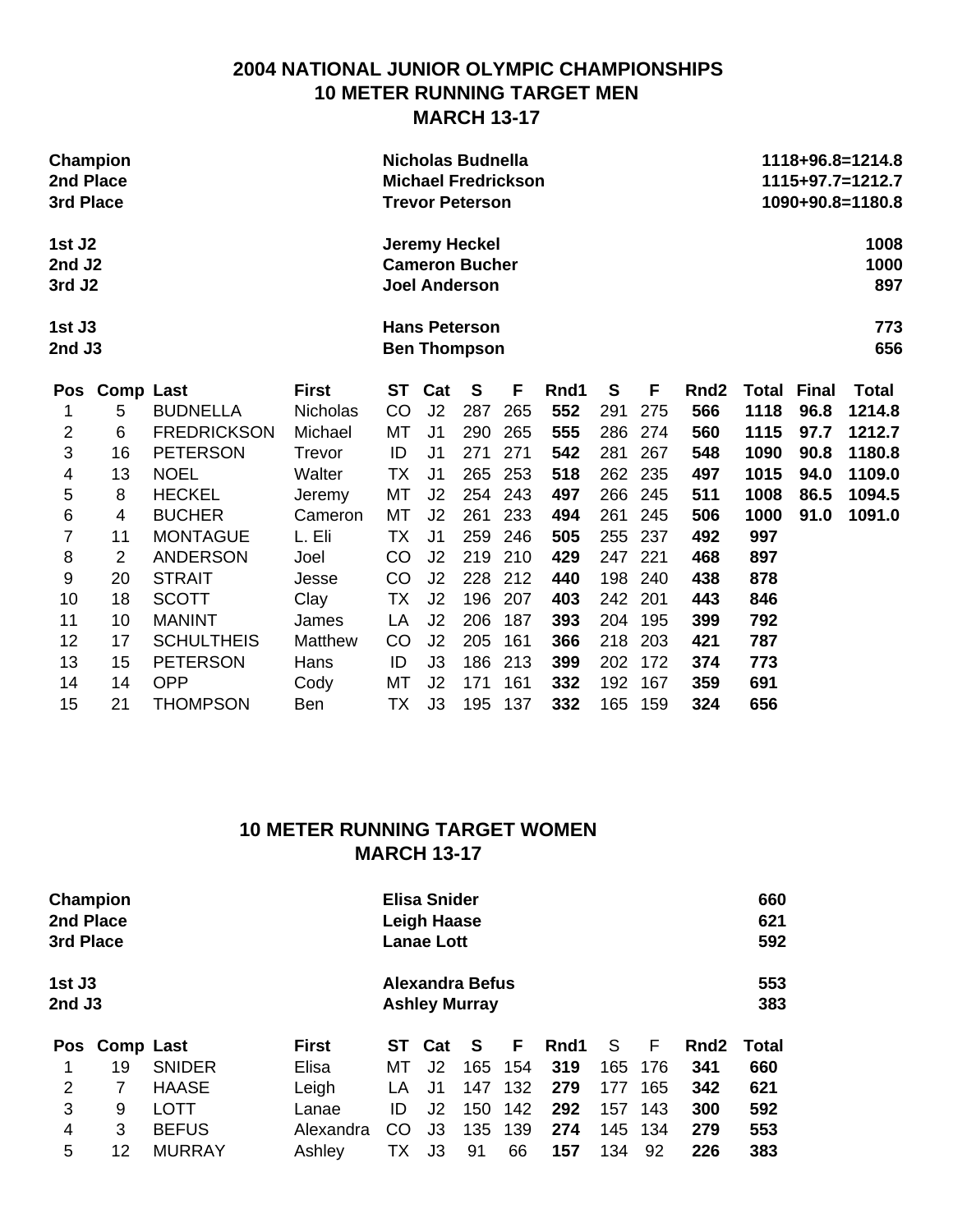## **2004 NATIONAL JUNIOR OLYMPIC CHAMPIONSHIPS 25 METER PISTOL WOMEN March 13-17**

| 2nd Place<br>3rd Place | Champion |           | <b>Danielle Rebman</b><br><b>Teresa Meyer</b><br><b>Lauren Keefe</b> |                                                 | $548 + 94.2 = 642.2$<br>$538 + 93.5 = 631.5$<br>$522 + 93.1 = 615.1$ |                |            |         |     |                          |            |
|------------------------|----------|-----------|----------------------------------------------------------------------|-------------------------------------------------|----------------------------------------------------------------------|----------------|------------|---------|-----|--------------------------|------------|
| 1st J2                 |          |           |                                                                      | <b>Kathy Johnson</b>                            |                                                                      |                |            |         |     |                          | 450        |
| 1st J3<br>2nd J3       |          |           |                                                                      | <b>Heather Deppe</b><br><b>Courtney Anthony</b> |                                                                      |                |            |         |     |                          | 525<br>509 |
|                        | Pos Comp | Mem# Last |                                                                      | <b>First</b>                                    | <b>ST</b>                                                            |                | Cat Pre RF |         |     | <b>Total Final Total</b> |            |
| 1                      | 77       |           | <b>13138 REBMAN</b>                                                  | Danielle                                        | FL                                                                   | J <sub>1</sub> | 265        | 283     | 548 | 94.2                     | 642.2      |
| $\overline{2}$         | 76       |           | 17226 MEYER                                                          | <b>Teresa</b>                                   | ΜI                                                                   | J1             |            | 267 271 | 538 | 93.5                     | 631.5      |
| 3                      | 72       |           | 19030 KEEFE                                                          | Lauren                                          | MD                                                                   | J <sub>1</sub> |            | 262 260 | 522 | 93.1                     | 615.1      |
| 4                      | 63       |           | 19417 DEPPE                                                          | Heather                                         | TX                                                                   | J3             | 259        | 266     | 525 | 80.8                     | 605.8      |
| 5                      | 64       |           | 12264 DIEFENDERFER                                                   | Lauren                                          | <b>DE</b>                                                            | J1             |            | 244 268 | 512 | 90.4                     | 602.4      |
| 6                      | 79       |           | 19026 TYLER                                                          | Lydia                                           | TX                                                                   | J <sub>1</sub> | 257 251    |         | 508 | 93.2                     | 601.2      |
| $\overline{7}$         | 60       |           | 15022 ANTHONY                                                        | Courtney                                        | <b>NE</b>                                                            | J3             |            | 254 255 | 509 | 91.7                     | 600.7      |
| 8                      | 71       |           | 19701 JOHNSON                                                        | Kathy                                           | MS                                                                   | J2             | 248        | 202     | 450 | 85.1                     | 535.1      |
| 9                      | 70       |           | 15009 HERMANN                                                        | Christina                                       | <b>NE</b>                                                            | J1             | 236        | 190     | 426 |                          |            |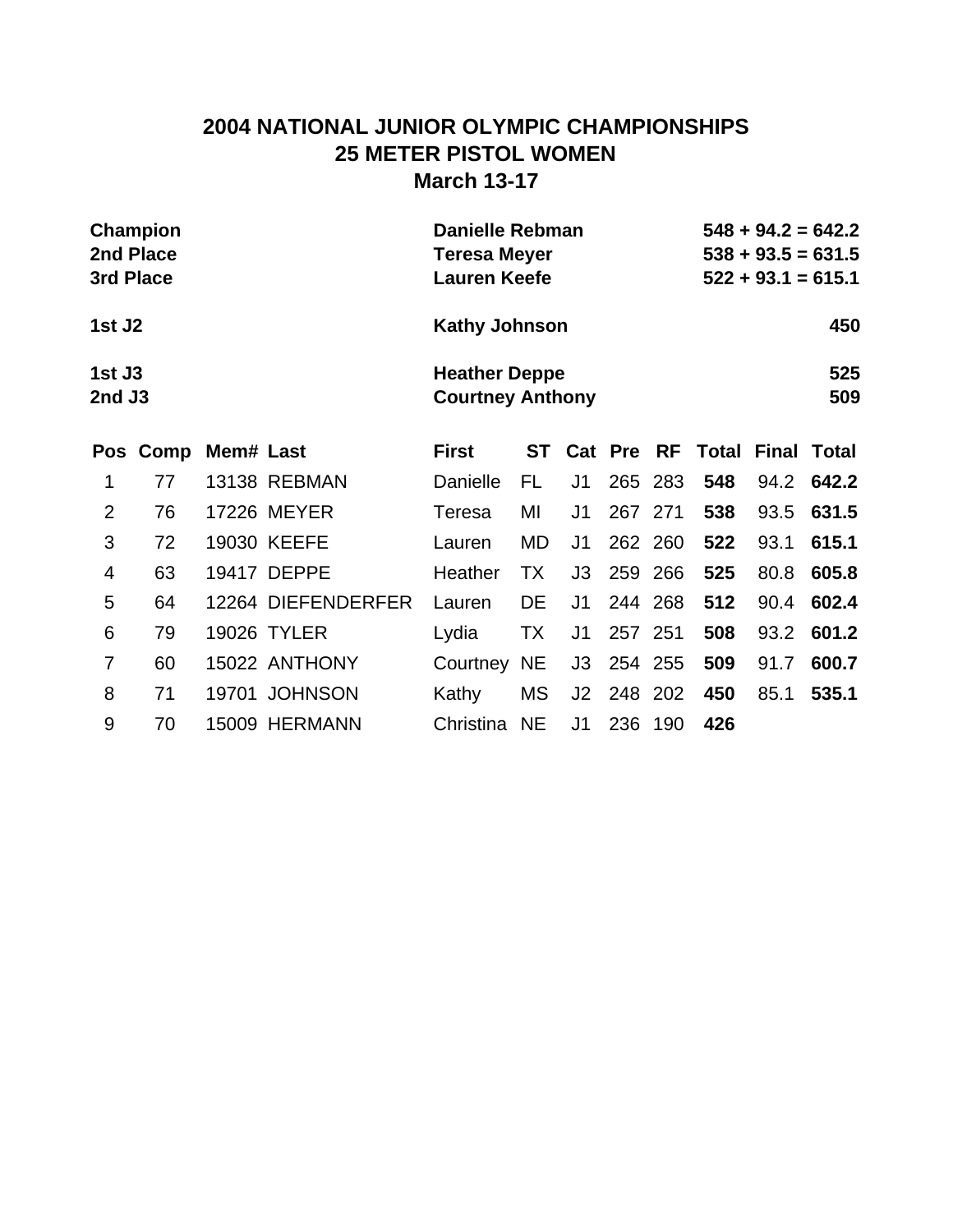# **2004 NATIONAL JUNIOR OLYMPIC CHAMPIONSHIPS 10 METER AIR PISTOL WOMEN March 13-17**

| Champion           | <b>Jill Labore</b>       | $736 + 96.3 = 832.3$ |
|--------------------|--------------------------|----------------------|
| 2nd Place          | <b>Danielle Rebman</b>   | $725 + 93.4 = 818.4$ |
| 3rd Place          | <b>Courtney Anthony</b>  | $716 + 92.3 = 808.3$ |
| 1st J <sub>2</sub> | <b>Krista Duhamel</b>    | 703                  |
| 2nd J2             | <b>Jessica Corl</b>      | 686                  |
| 3rd J <sub>2</sub> | <b>Natalie Ferguson</b>  | 664                  |
| 1st J3             | <b>Heather Deppe</b>     | 697                  |
| $2nd$ J3           | <b>Mercedes Dittrich</b> | 659                  |
| 3rd J3             | Janna Longshore          | 637                  |
|                    |                          |                      |

| Pos            | Comp Last |                     | <b>First</b>    | ST        | Cat            | Rnd1 | Rnd2 | Total |      | <b>Final Total</b> |
|----------------|-----------|---------------------|-----------------|-----------|----------------|------|------|-------|------|--------------------|
| 1              | 73        | <b>LABORE</b>       | Jill            | <b>NE</b> | J <sub>1</sub> | 375  | 361  | 736   | 96.3 | 832.3              |
| $\overline{2}$ | 77        | <b>REBMAN</b>       | <b>Danielle</b> | FL        | J <sub>1</sub> | 365  | 360  | 725   | 93.4 | 818.4              |
| 3              | 60        | <b>ANTHONY</b>      | Courtney        | <b>NE</b> | J3             | 366  | 350  | 716   | 92.3 | 808.3              |
| 4              | 76        | <b>MEYER</b>        | <b>Teresa</b>   | MI        | J <sub>1</sub> | 357  | 356  | 713   | 92.3 | 805.3              |
| 5              | 70        | <b>HERMANN</b>      | Christina       | <b>NE</b> | J <sub>1</sub> | 361  | 350  | 711   | 90.0 | 801.0              |
| 6              | 79        | <b>TYLER</b>        | Lydia           | TX        | J <sub>1</sub> | 354  | 353  | 707   | 90.4 | 797.4              |
| 7              | 66        | <b>DUHAMEL</b>      | Krista          | ΜN        | J2             | 349  | 354  | 703   | 93.7 | 796.7              |
| 8              | 64        | <b>DIEFENDERFER</b> | Lauren          | DE        | J <sub>1</sub> | 359  | 344  | 703   | 90.4 | 793.4              |
| 9              | 63        | <b>DEPPE</b>        | Heather         | TX        | J3             | 341  | 356  | 697   |      |                    |
| 10             | 62        | <b>CORL</b>         | Jessica         | PA        | J2             | 348  | 338  | 686   |      |                    |
| 11             | 69        | <b>HARRIS</b>       | Caitlin         | CO        | J <sub>1</sub> | 328  | 346  | 674   |      |                    |
| 12             | 67        | <b>FERGUSON</b>     | <b>Natalie</b>  | МT        | J <sub>2</sub> | 328  | 336  | 664   |      |                    |
| 13             | 75        | <b>MCINTIRE</b>     | Chelsi          | AZ        | J2             | 318  | 346  | 664   |      |                    |
| 14             | 61        | <b>COMPTON</b>      | Jessica         | MD        | J1             | 319  | 340  | 659   |      |                    |
| 15             | 65        | <b>DITTRICH</b>     | <b>Mercedes</b> | NE        | J3             | 333  | 326  | 659   |      |                    |
| 16             | 78        | <b>SNIDER</b>       | Elisa           | МT        | J <sub>2</sub> | 324  | 324  | 648   |      |                    |
| 17             | 74        | <b>LONGSHORE</b>    | Janna           | <b>SC</b> | J3             | 325  | 312  | 637   |      |                    |
| 18             | 68        | <b>GRATTAN</b>      | Mary            | <b>ME</b> | J <sub>2</sub> | 315  | 292  | 607   |      |                    |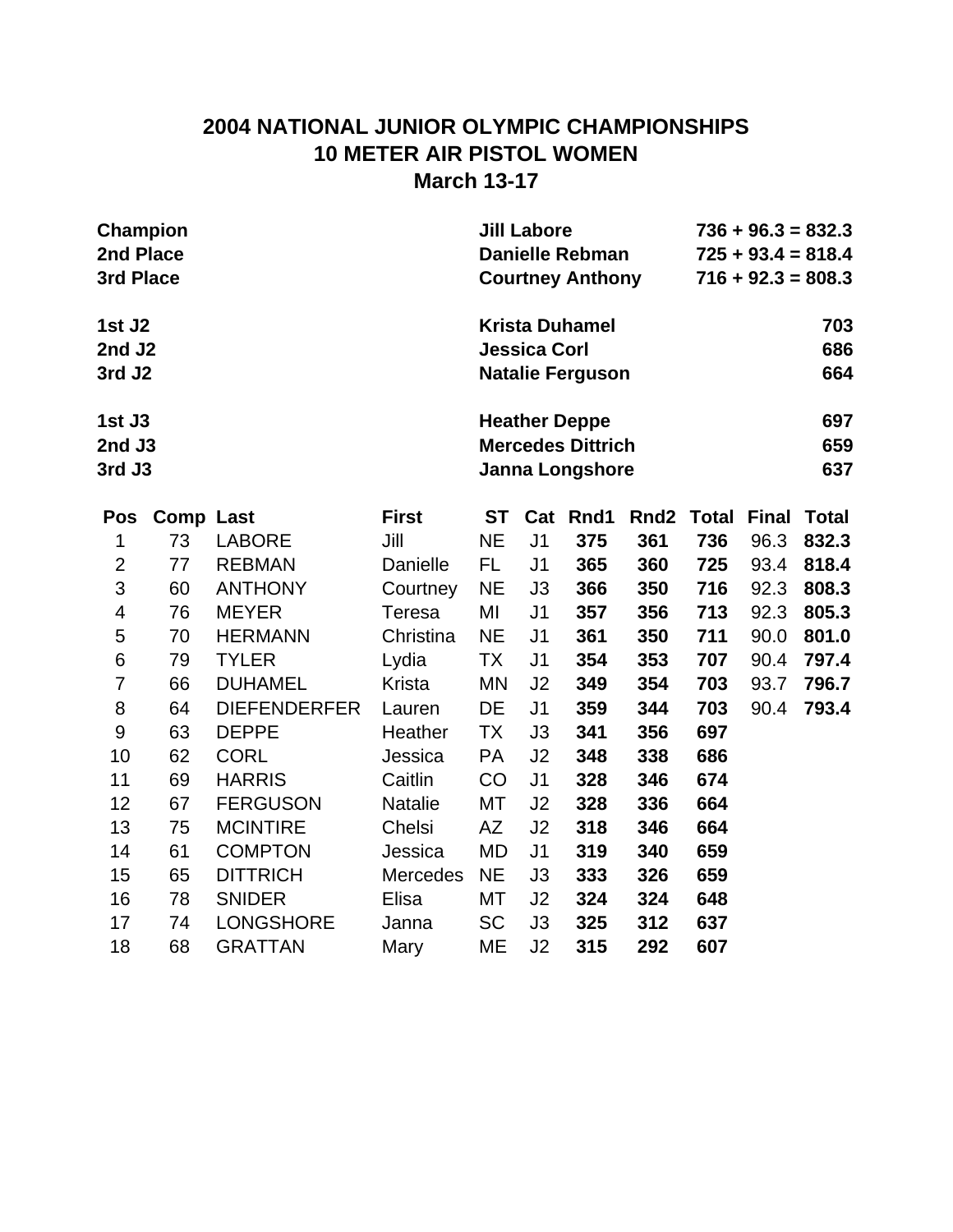## **2004 NATIONAL JUNIOR OLYMPIC CHAMPIONSHIPS 50 FEET PISTOL MEN March 13-17**

| Champion<br>2nd Place<br>3rd Place     |                  |                  | Kyle Nagao<br>Levi Hendrix<br><b>Christopher Jones</b>           |           |                |    |                |       |       |  |    |              |
|----------------------------------------|------------------|------------------|------------------------------------------------------------------|-----------|----------------|----|----------------|-------|-------|--|----|--------------|
| 1st J2<br>2nd J2<br>3rd J <sub>2</sub> |                  |                  | <b>Vlad Babiuc</b><br><b>Sean Ragay</b><br><b>Henry Dominick</b> |           |                |    |                |       |       |  |    |              |
| <b>Pos</b>                             | <b>Comp Last</b> |                  | <b>First</b>                                                     | ST        | Cat            |    |                |       |       |  |    | <b>Total</b> |
| 1                                      | 44               | <b>NAGAO</b>     | Kyle                                                             | СA        | J1             |    | 83 88 89       |       | 90 86 |  | 78 | 514          |
| 2                                      | 34               | <b>HENDRIX</b>   | Levi                                                             | <b>MS</b> | J1             |    | 83 82 81 82 90 |       |       |  | 92 | 510          |
| 3                                      | 38               | <b>JONES</b>     | Christopher                                                      | WA.       | J1             |    | 82 79 89 81 84 |       |       |  | 90 | 505          |
| 4                                      | 32               | <b>FAVOUR</b>    | Jeff                                                             | TX        | J1             |    | 86 82 75 78 81 |       |       |  | 88 | 490          |
| 5                                      | 36               | <b>JACKOWIAK</b> | Kevin                                                            | AZ        | J1             |    | 75 86 82 82 79 |       |       |  | 86 | 490          |
| 6                                      | 25               | <b>BABIUC</b>    | Vlad                                                             | MA.       | J2             |    | 86 86 81 79 81 |       |       |  | 76 | 489          |
| 7                                      | 49               | <b>RAGAY</b>     | Sean                                                             | CA        | J <sub>2</sub> | 81 |                | 77 87 | 83 78 |  | 82 | 488          |
| 8                                      | 50               | <b>REBMAN</b>    | Keith                                                            | FL        | J1             |    | 82 83 84 70 81 |       |       |  | 74 | 474          |

9 29 CANNON Patrick GA J1 79 76 85 85 76 73 **474** 10 30 DOMINICK Henry SC J2 81 82 85 81 58 81 **468**